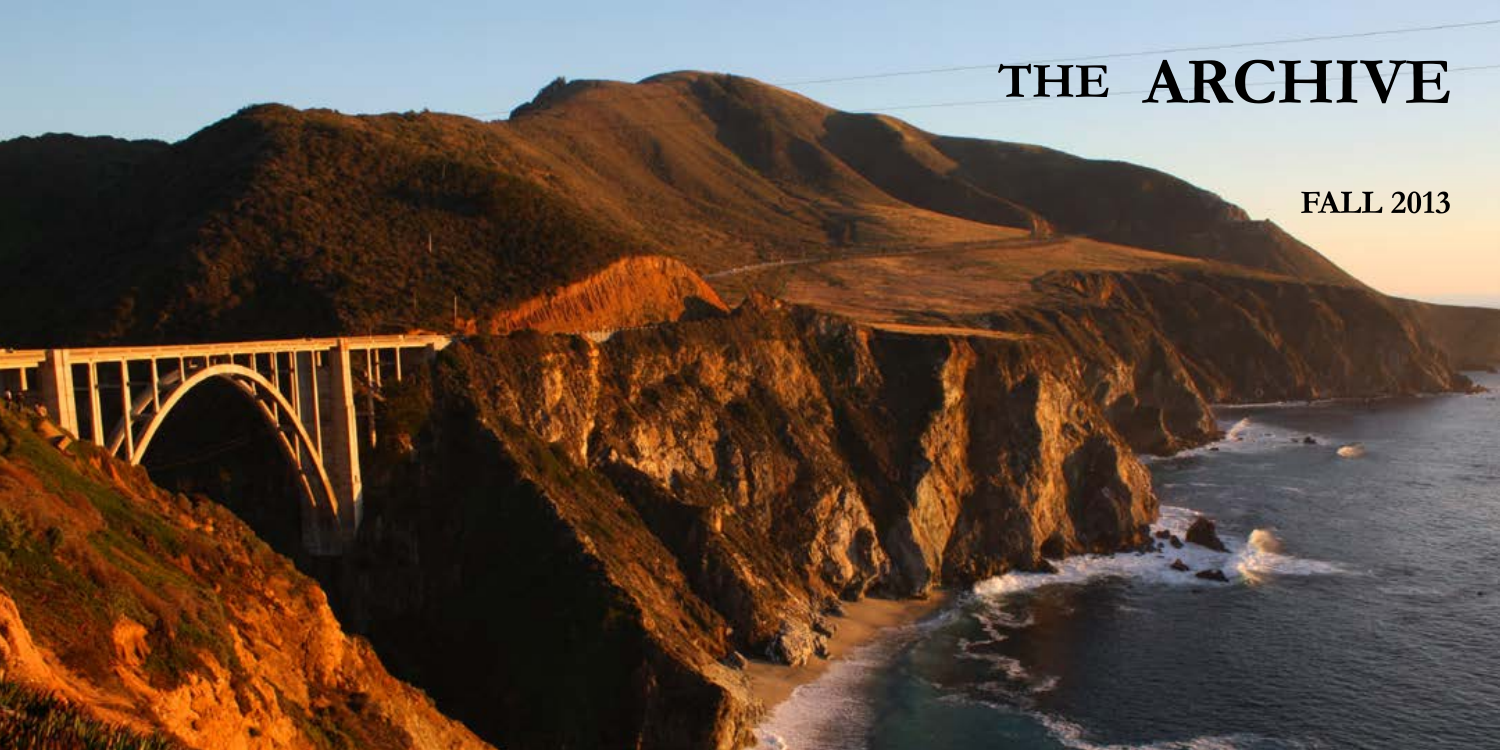#### EDITORS-IN-CHIEF

Alex Bloedel Tong Xiang

#### ASSOCIATE EDITORS

Louisa Ballhaus Katherine Fernelius Yvonne Lu

#### EDITORIAL STAFF

Jamie Kessler Cindy Tay Abigail Lin Shannon Beckham Jessica Gold

GRAPHIC DESIGN AND LAYOUT

Emily Schon

## **CONTENTS**

#### **Prose**

yellow - Sarah Van name - pages 15-16 nine ounces natural - Alyssa Wong - pages 19-22 Getting down to what matters most - KB Gould - pages 25-30 The Fisherman - Bennett Varney - pages 23-24

#### **Poetry**

Arachnophobia - Haoxiaohan Cai - page 3 Dreams - Katherine Zhang - page 6 The Egg - Christine Chen - page 4 What it means - Christine Chen - page 18 The scientist - Elizabeth Beam - page 8 Spinning man - Elizabeth Beam - page 9 The Gospel - Andy Chu Rhapsody - Andy Chu - pages 11-13 On the Energy of Lake Louise - Mary Nielsen - page 7

### **ABOUT THE ARCHIVE**

**2**

Established in 1887, The Archive is one of the oldest continuously published literary magazines in the United States and the oldest student publication at Duke University. The Archive is published twice a year through the Undergraduate Publications Board of Duke University, Durham, NC. The Archive welcomes submissions from all undergraduates. Submissions are read by the editorial staff, and authors' names do not appear on the manuscripts during the evaluation and selection process. All material © 2012 by The Archive. Rights revert to the author upon publication.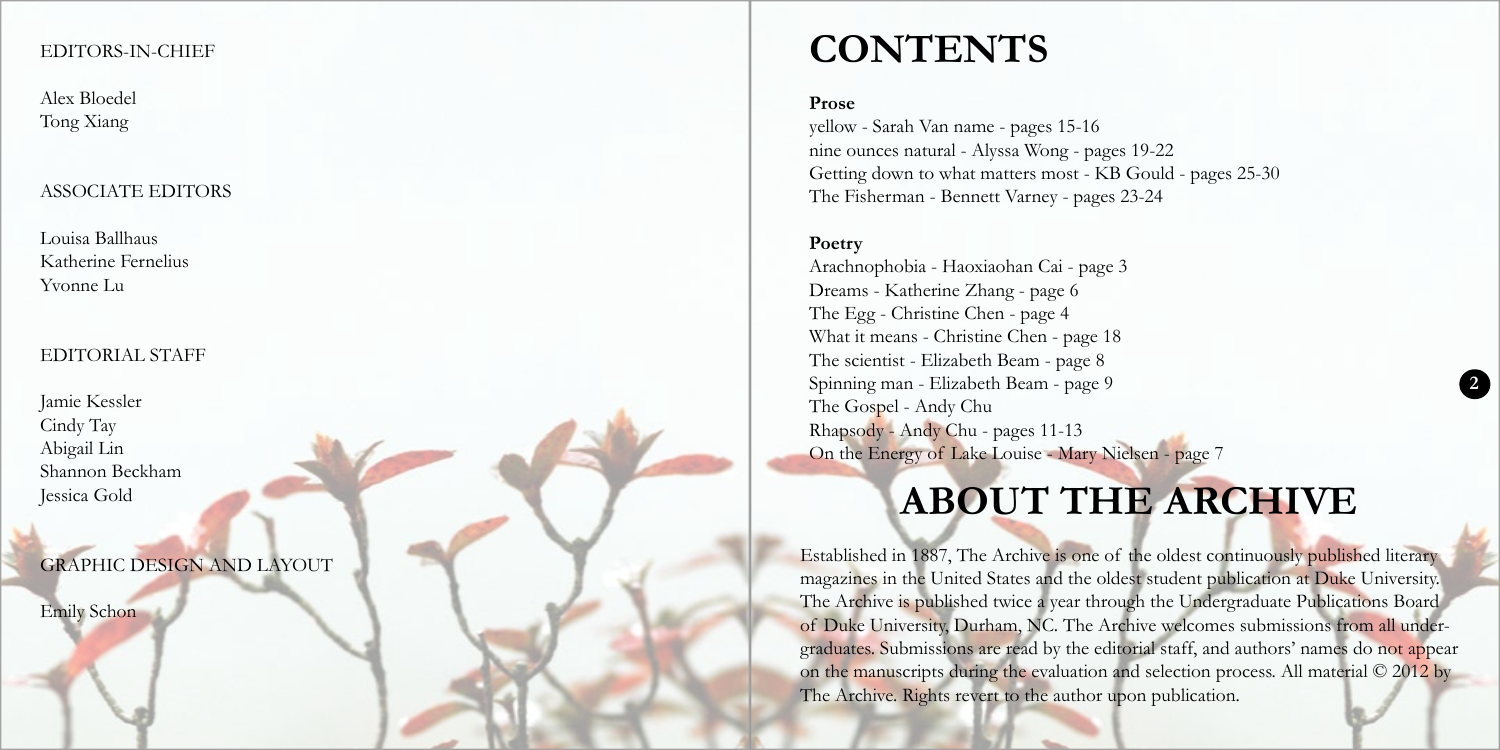# **The Scientist**

Never had there been dancing in the scientist's carbon paper pad until this morning, a girl appeared pirouetting down the aisle of the bus. For seven years, I have looked on while he scribbles his digits of such magnificent importance that he does not glance up once until his stop, and for seven years, I have wondered not just about the astronomy, but the sort of sleep he gets so that his eyelids are purpling, whether he dreams up his theories, whether his salt-spotted leather jacket was his father's, what his voice sounds like, what he tells a woman when he wants her to fall in love. Meticulous as his science is, he is not a careful man by any measure. Perhaps that is what he understands about the young girl who dances, who does not know she is improper but knows the footing for each position one through five. Her feet, he sketches in parallel and dovetailed articulations

precisely but so desperately fast as if tracking the collisions of comets. It is not merely how she dances that entrances him—Why does she dance? Why, after all these years, does he see another human being for the first time in her gray pea coat, with the sleeves too long, her galoshes slogging along after her resolute steps, her small nose wrinkled at the bridge, her eyes closed. I wish I could tell him that the girl is the wrong question for a scientist, who must ask only what he can answer. But all I can do is watch and wonder as she turns like a star in his hands.

**Elizabeth Beam**

**8**